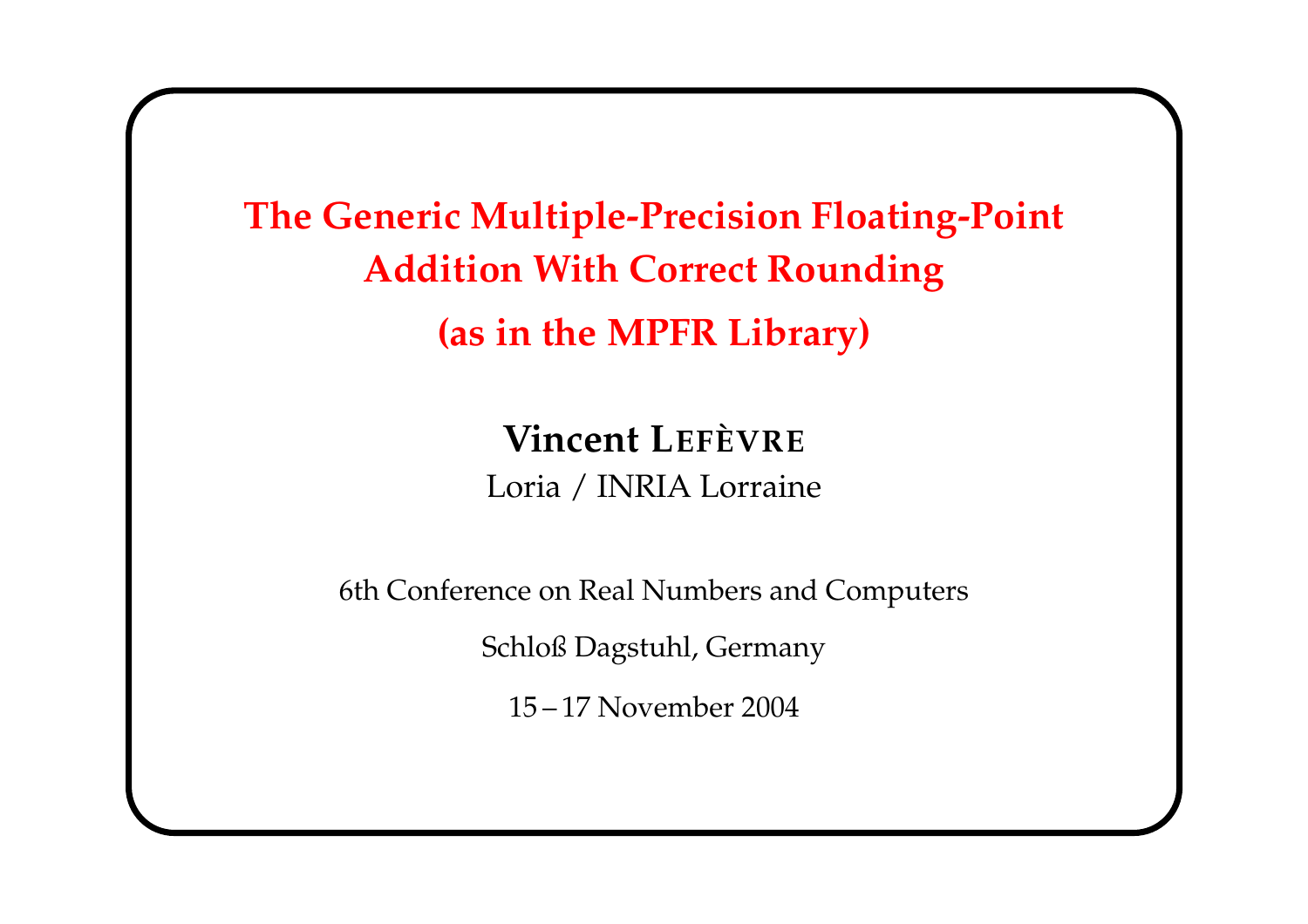#### Introduction

MPFR: Arbitrary-precision floating-point system in base 2.

Considered here: the addition of numbers having the **same sign**.

- The addition of floating-point numbers: <sup>a</sup> "simple" operation, easy to understand? But **many different cases** for the generic addition (with arbitrary precisions).
- In MPFR, the addition had been buggy for a long time (missing particular cases. . . ), despite several patches.

 $\rightarrow$  I completely rewrote the addition function (October 2001).

• How about the complexity? Seems obvious, but...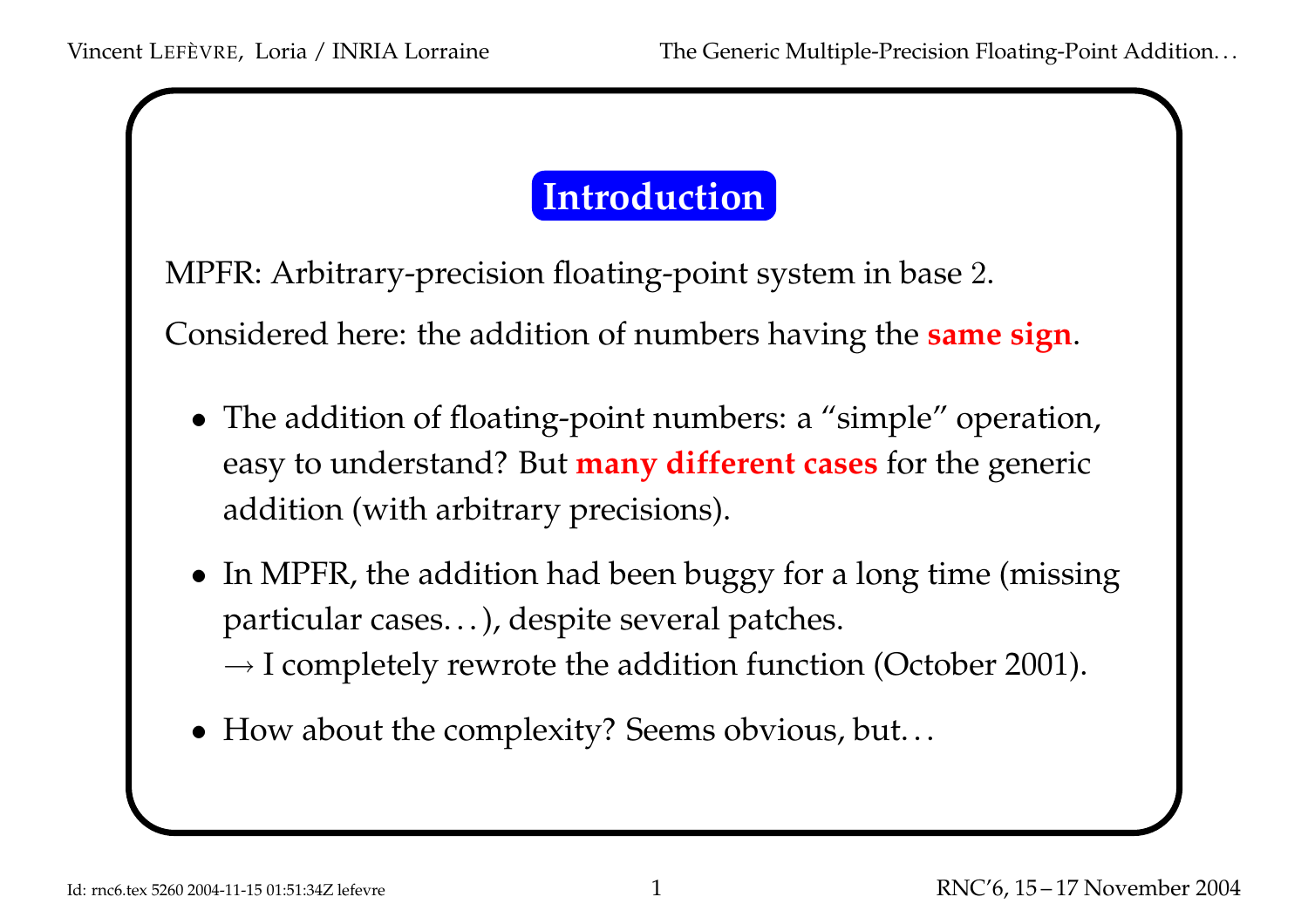## The MPFR Floating-Point Addition

Note: The negative case is obtained from the positive case.

Input:

- Positive numbers x and y of resp. precisions  $m \ge 2$  and  $n \ge 2$ .
- Target precision  $p \geq 2$ .
- Rounding mode  $\diamond$  (to  $-\infty$ , to  $+\infty$ , to 0, or to the nearest).

Output:

- $\diamond_p(x+y)$ , i.e. correctly-rounded result.
- Sign of  $\diamond_p(x+y)-(x+y)$ , called ternary value.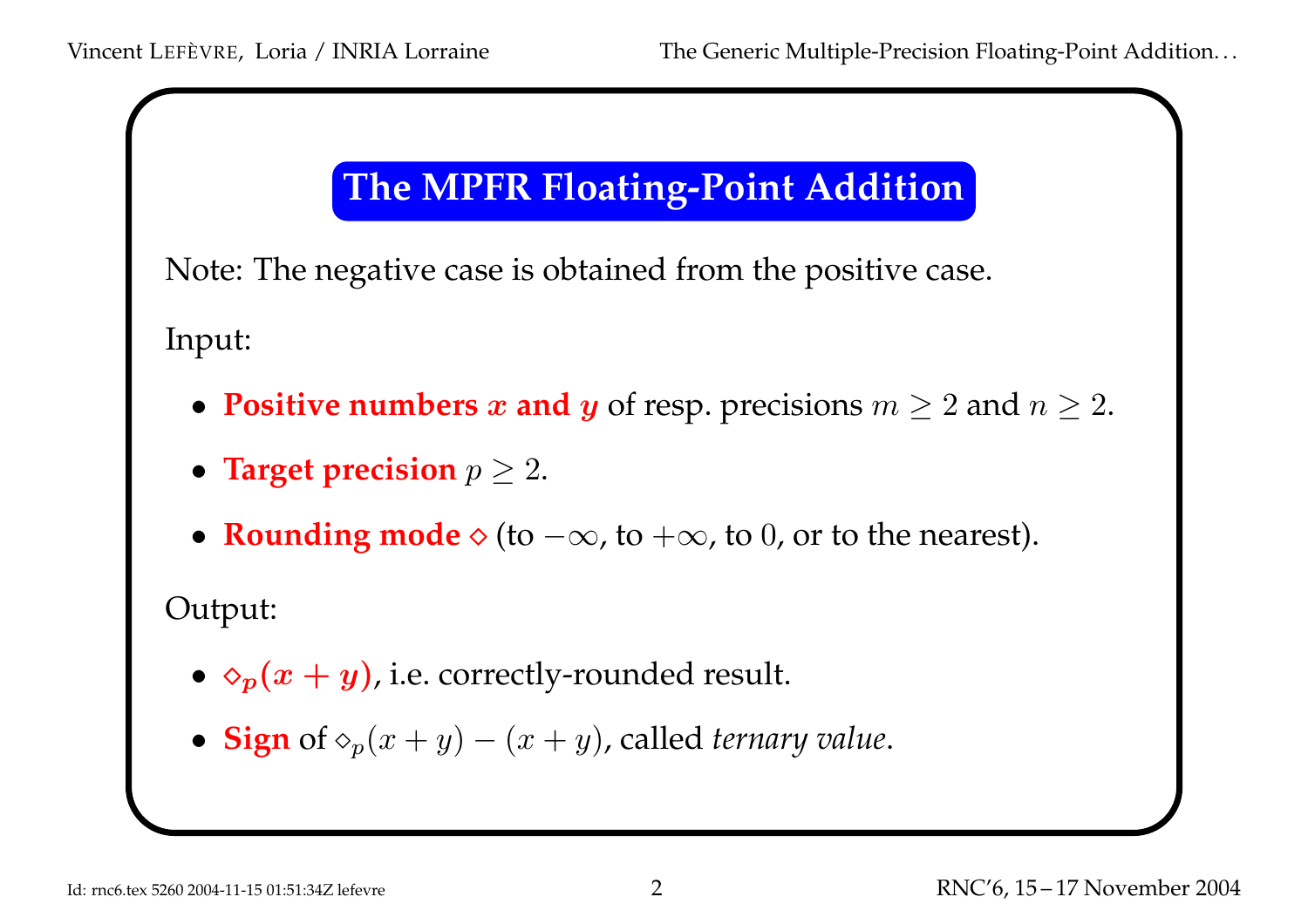## The Floating-Point Representation

- All the values considered here are positive real numbers.
- Floating-point representation in precision  $p$ :

 $0.b_1b_2b_3\ldots b_p\times 2^e$ 

where the  $b_i$ 's are binary digits ( $0$  or  $1$ ) forming the mantissa and <sup>e</sup> is the exponen<sup>t</sup> (a bounded integer).

- The representation is normalized:  $b_1 \neq 0$ , i.e.  $b_1 = 1$ .
- We do not consider *subnormals* here (MPFR does not support them).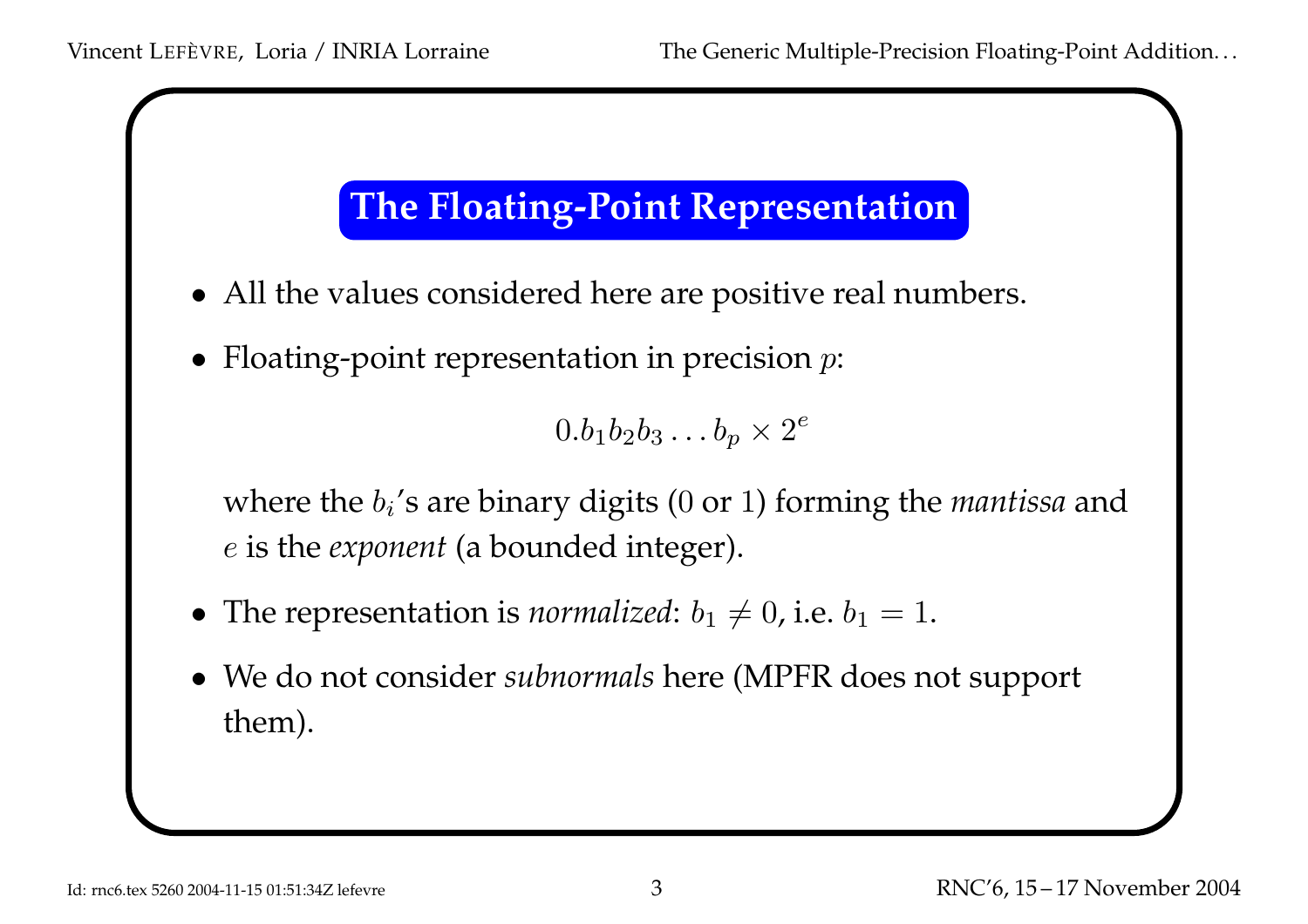#### Computation Steps

The addition (without considering optimization) consists in:

- 1. ordering  $x$  and  $y$  so that  $e_x \geq e_y$ ,
- 2. computing the exponent difference  $d=e_x$  $-e_y$
- 3. shifting the mantissa of  $y$  by  $d$  positions to the right,
- 4. initializing the exponent  $e$  of the result to  $e_x$  (temporary value),
- 5. adding the mantissa of  $x$  and the shifted mantissa of  $y$  (shifting the result by  $1$  position to the right and incrementing  $e$  if there is <sup>a</sup> carry),
- 6. rounding the result (setting the mantissa to <sup>0</sup>.<sup>1</sup> and incrementing <sup>e</sup> if <sup>a</sup> carry is generated due to an upward rounding).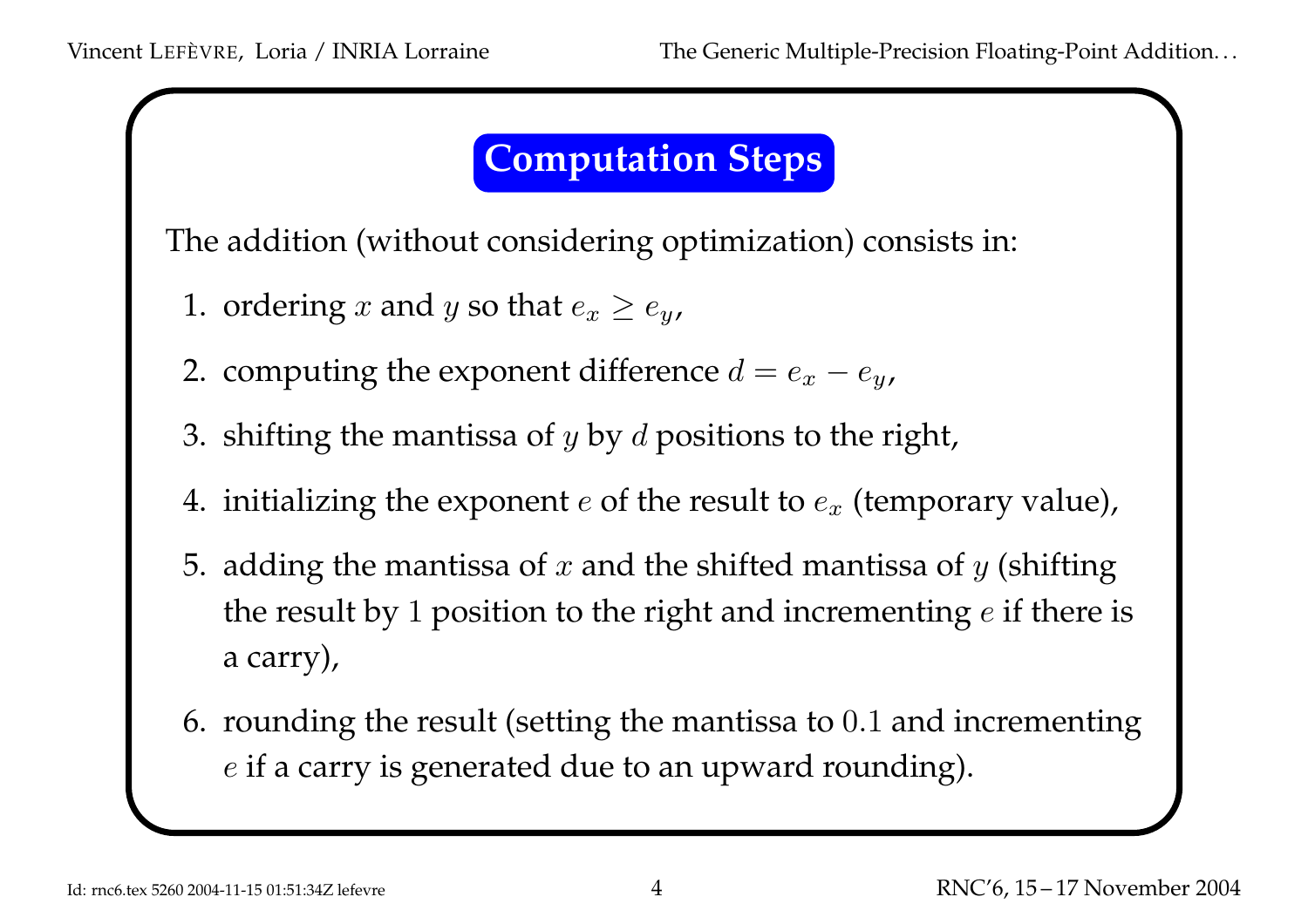## Exponent Considerations

- Assume  $e_x \geq e_y$ .
- $\bullet\,$  Addition of the aligned mantissas with rounding, with  $1$  or  $2$ possible carries (due to rounding and arbitrary precision, e.g.  $0.111 + 0.111$  gives  $0.10 \times 2^2$  for  $p = 2$ , rounding upwards).
- Exponent  $e_{x+y}$  $= e_x +$  carries.

Underflow: impossible.

Possible overflow, but no practical or theoretical difficulties.

 $\rightarrow$  Will not be considered here (i.e. assume unbounded exponents).

 $\rightarrow$  We now concentrate on the addition of the mantissas.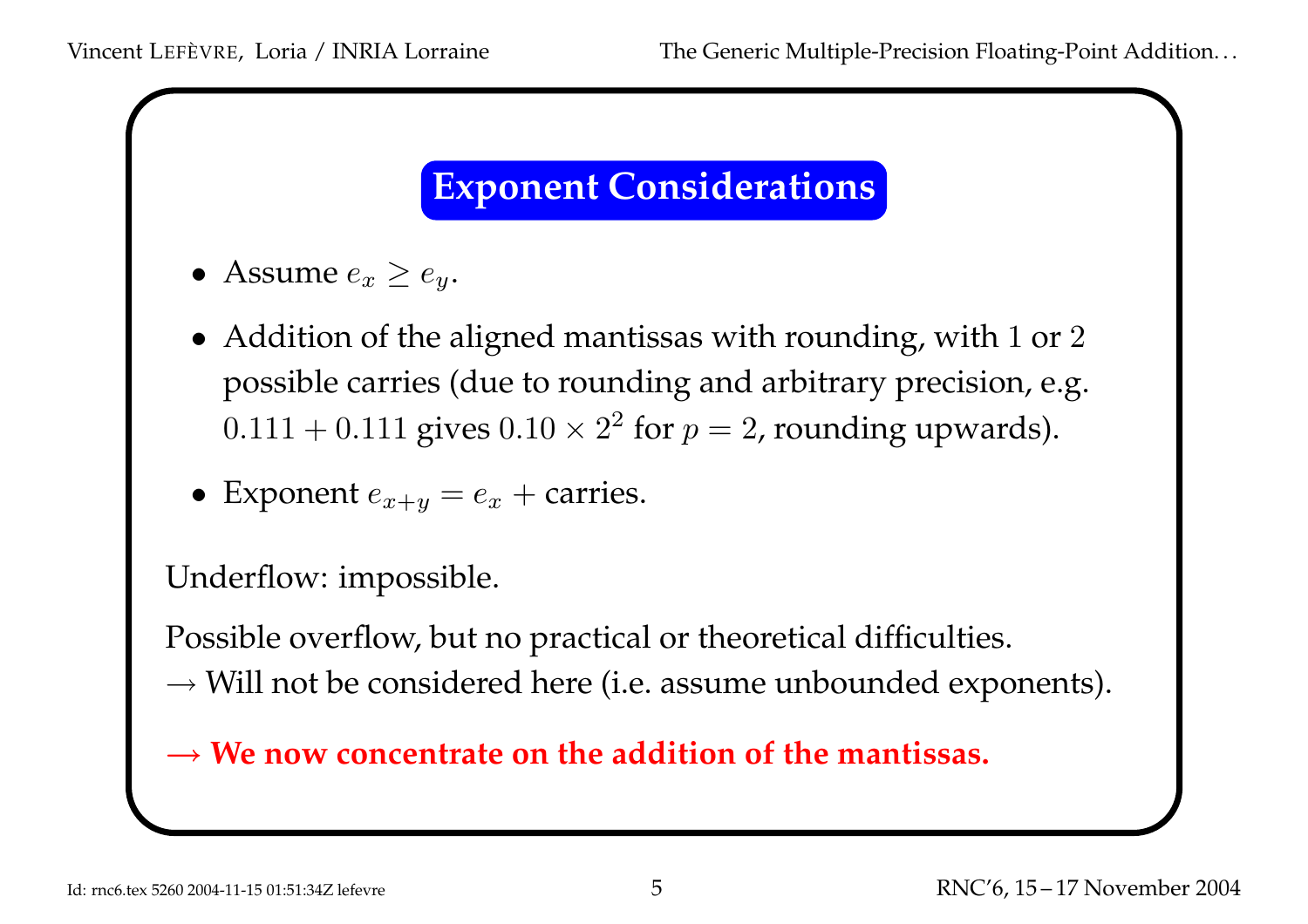#### Rounding an Exact Real Value

Canonical infinite mantissa of the exact result:  $0.1b_2b_3b_4b_5\dots$ 

The rounding can be expressed as <sup>a</sup> function of the rounding mode, the rounding bit  $r=b_{p+1}$  and the sticky bit  $s=b_{p+2} \vee b_{p+3} \vee \ldots$ 

| r/s | downwards | upwards | to the nearest |
|-----|-----------|---------|----------------|
| 0/0 | exact     | exact   | exact          |
| 0/1 |           |         |                |
| 1/0 |           |         | $- / +$        |
| 1/1 |           |         |                |

" $-$ " means: exact mantissa truncated to precision  $p.$ 

"+" means: add  $2^{-p}$  to the truncated mantissa ( $\rightarrow$  possible carry).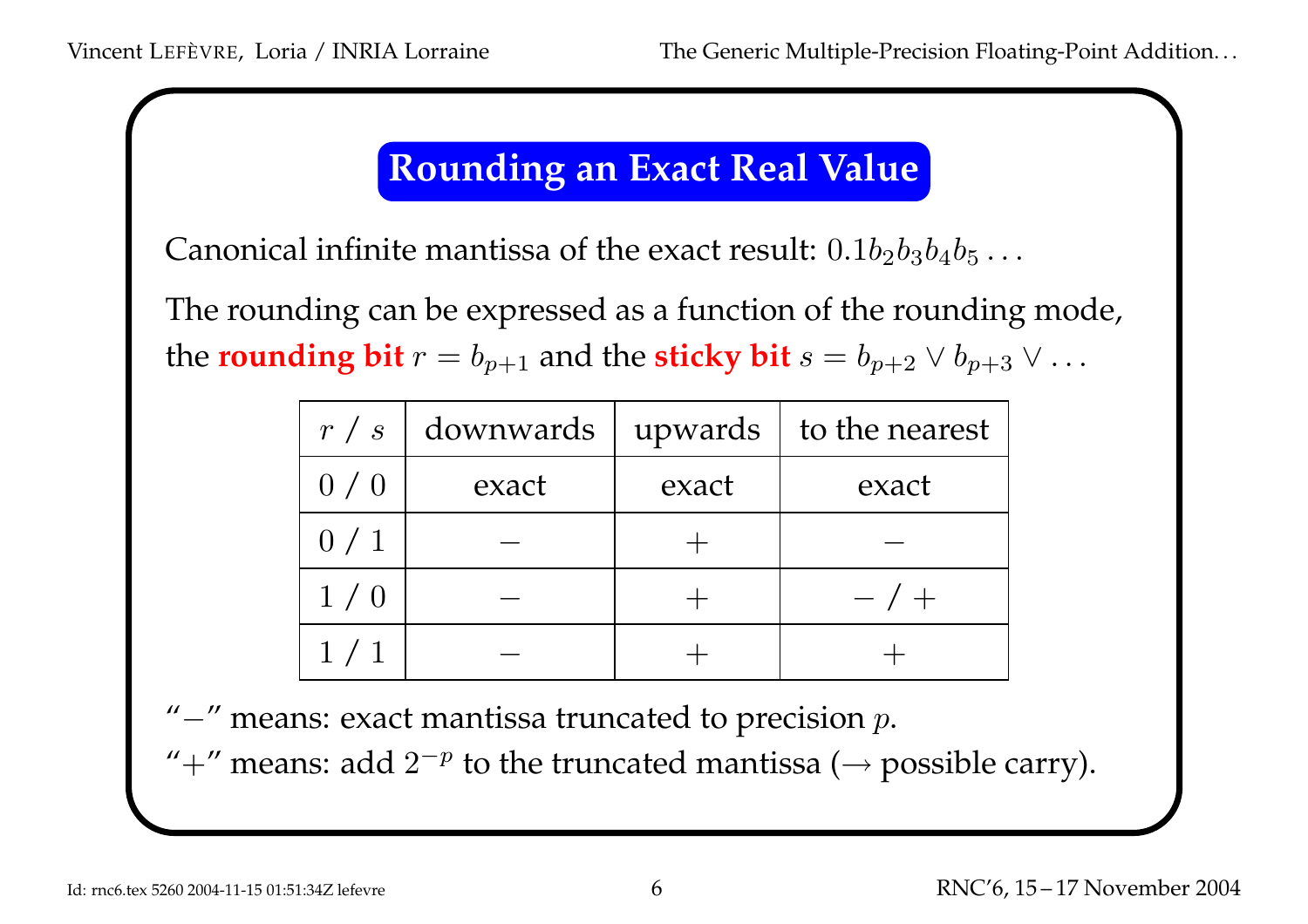## Finding an Efficient Algorithm

Trailing bits of  $x$  and/or  $y$  may have no influence on the result. For instance:

```
0.101010000010010001+0.10001\times 2^{-9}
```

```
rounded to
4 bits.
```
Only the first  $6$  bits  $101010$  of  $x$  (and none for  $y$ ) are necessary to deduce the result and the ternary value.

The goal: take into account as few input bits as possible.

Note: bits are grouped into words in memory. To simplify, we give here <sup>a</sup> bit-based description of the algorithm.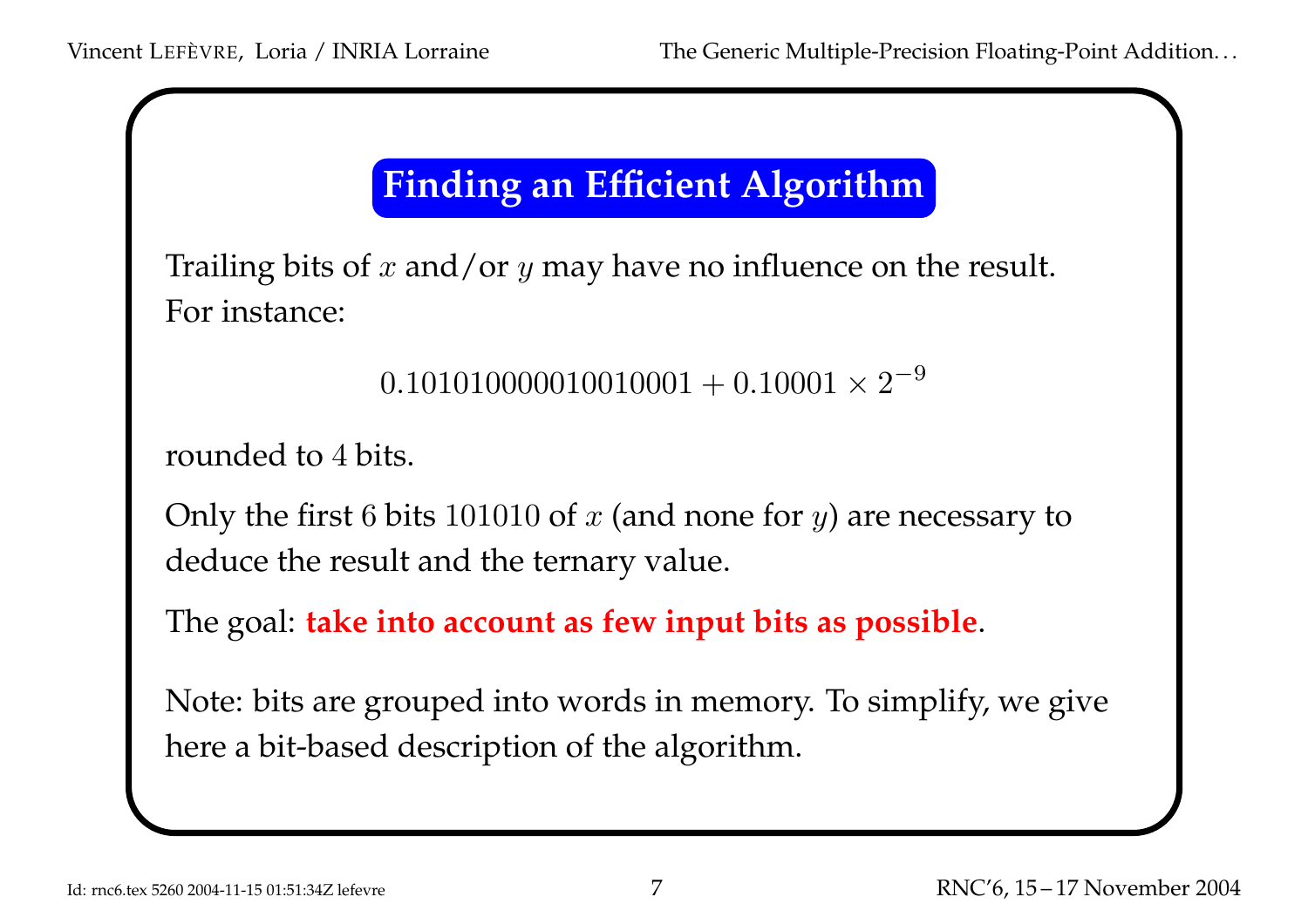The addition can be written  $x+y=t+\varepsilon$ , where

- t (main term) is computed with the first  $p+2$  bits of  $x$  and the corresponding  $\max(p+2-d,0)$  bits of  $y$ ,
- $\varepsilon$  (error term) satisfies  $0 \le \varepsilon < 2^{e_x-p-1} \le (1/2) \operatorname{ulp}(x+y)$ , with equality if there are no carries.





where  $x^{\prime\prime}$  may be empty and either  $y^{\prime}$  or  $y^{\prime\prime}$  may be empty (and  $x^{\prime\prime}$ may end after  $y^{\prime\prime}$ , and if  $y^{\prime}$  is empty,  $y^{\prime\prime}$  may start after  $x^{\prime\prime}$  ends).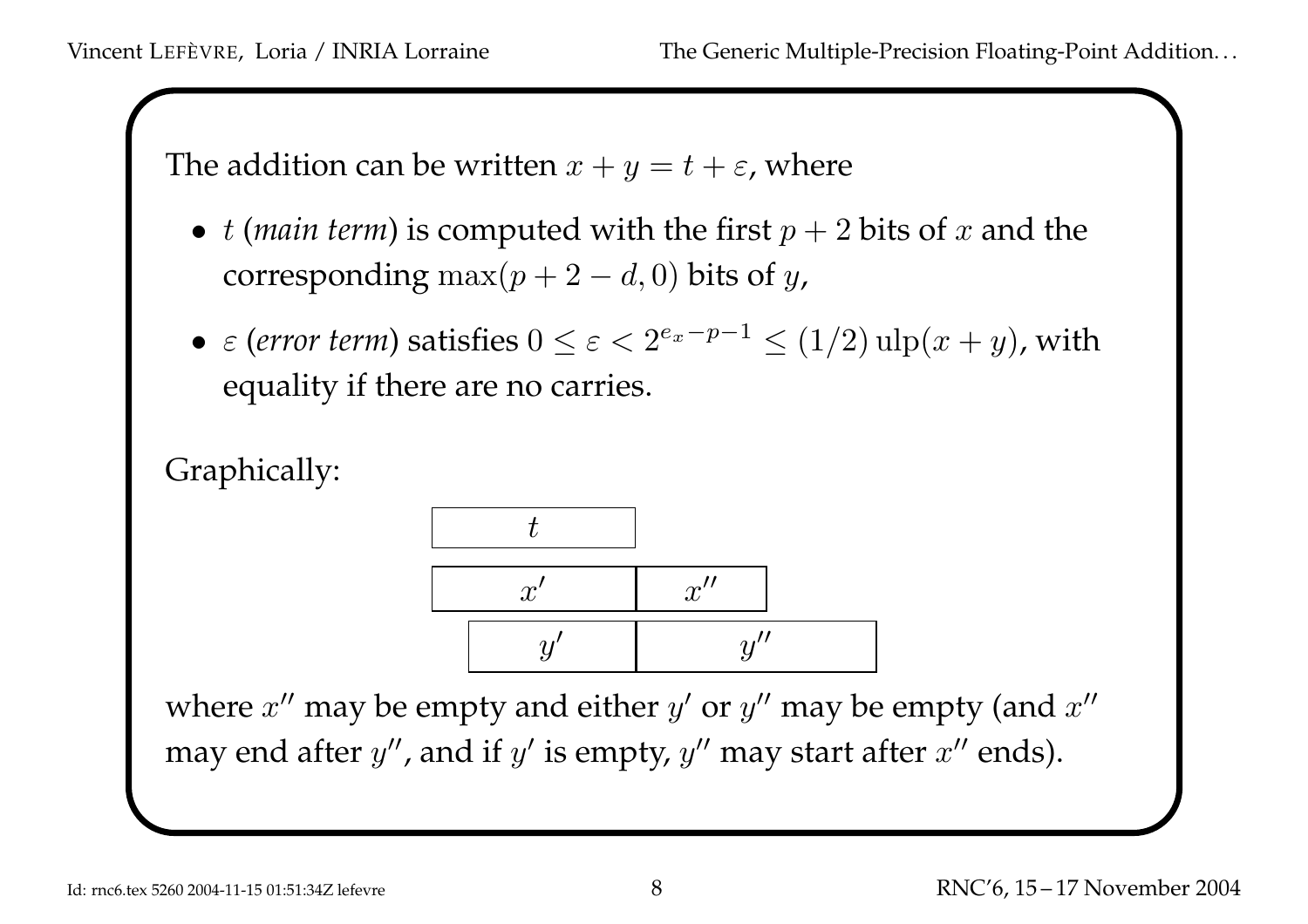#### Computing the Main Term

The main term t is computed and written in  $time\ \Theta(p)$ :

- an  $\Omega(p)$  time is necessary to fill the  $p+2$  bits;
- a linear time is obviously sufficient.

Note: different ways to compute the main term, due to different overlappings and trailing zeros (see the paper for the details concerning the MPFR implementation).

**Possible carry detection** (to avoid a separate shift) by looking at the most significant bits of  $x$  and  $y$  first (not implemented in MPFR).  $\sqrt{ }$ 

Special bits:  $\left\{\right.$  $\begin{matrix} \end{matrix}$ 

Bit  $p+1$ : temporary *rounding bit*  $r_t.$ Bit  $p+2$ : following bit  $f.$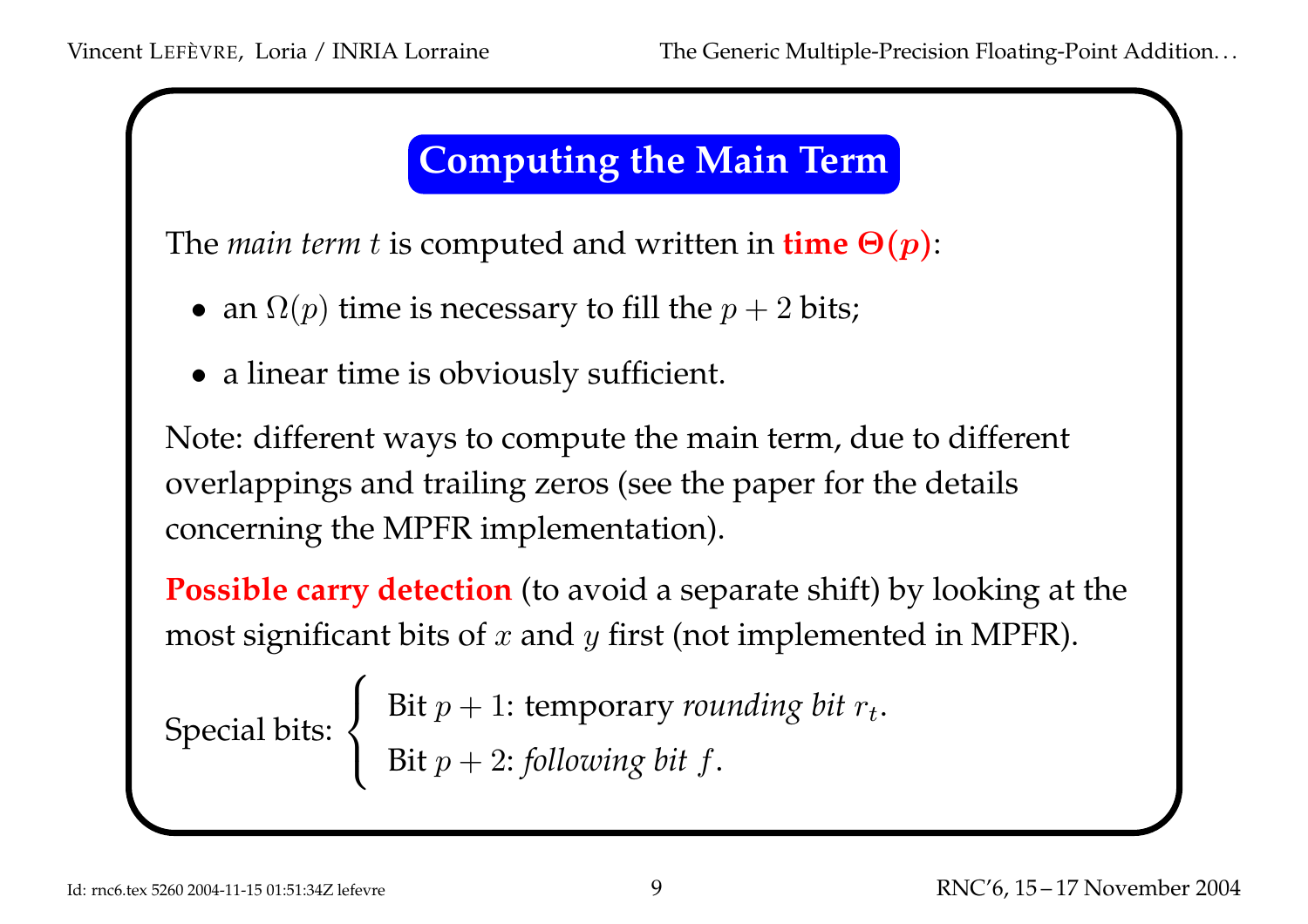#### If a Carry Was Generated...

Then  $p+3$  bits of the result have really been computed (instead of  $p + 2$ ).

 $\rightarrow$  In the implementation, consider that the bit  $p + 3$  comes from the first iteration of the processing described in <sup>a</sup> few slides and must be taken into account accordingly.

 $\rightarrow$  In the following tables, we may assume that  $p + 2$  bits of the result have been computed and the bit  $p+3$  is part of the error term.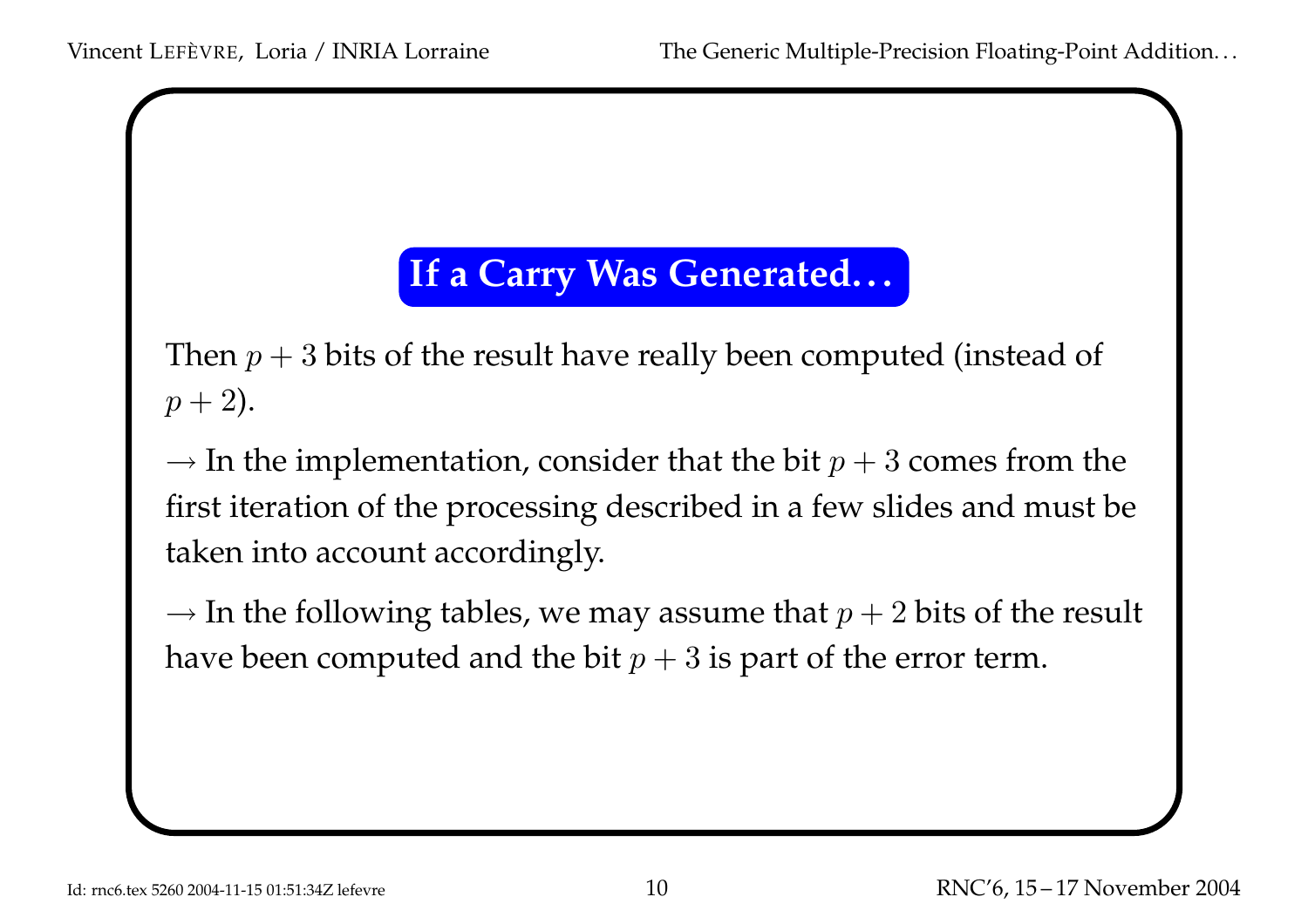# Following Bit and Error <sup>→</sup> Rounding and Sticky Bits

Let  $u$  denote the  $weight\ 2^{-(p+2)}$  of the bit  $p+2$  (following bit). So,  $0 \leq \varepsilon < 2u$ .

| $\int$      | $\epsilon$        | $\boldsymbol{r}$ | $\overline{S}$ | example              |
|-------------|-------------------|------------------|----------------|----------------------|
|             | $\varepsilon=0$   |                  |                | $1000_r0_f + 0.0000$ |
|             | $\varepsilon > 0$ |                  |                | $1000_r0_f + 1.1101$ |
| $\mathbf 1$ | $\varepsilon < u$ |                  |                | $1000_r1_f + 0.1101$ |
|             | $\varepsilon = u$ |                  | $\Omega$       | $1111_r1_f + 1.0000$ |
|             | $\varepsilon > u$ |                  |                | $1000_r1_f + 1.0001$ |

"=" means: the rounding bit is the temporary rounding bit  $p+1.$ "+" means: 1 must be added to the temporary rounding bit  $p+1.$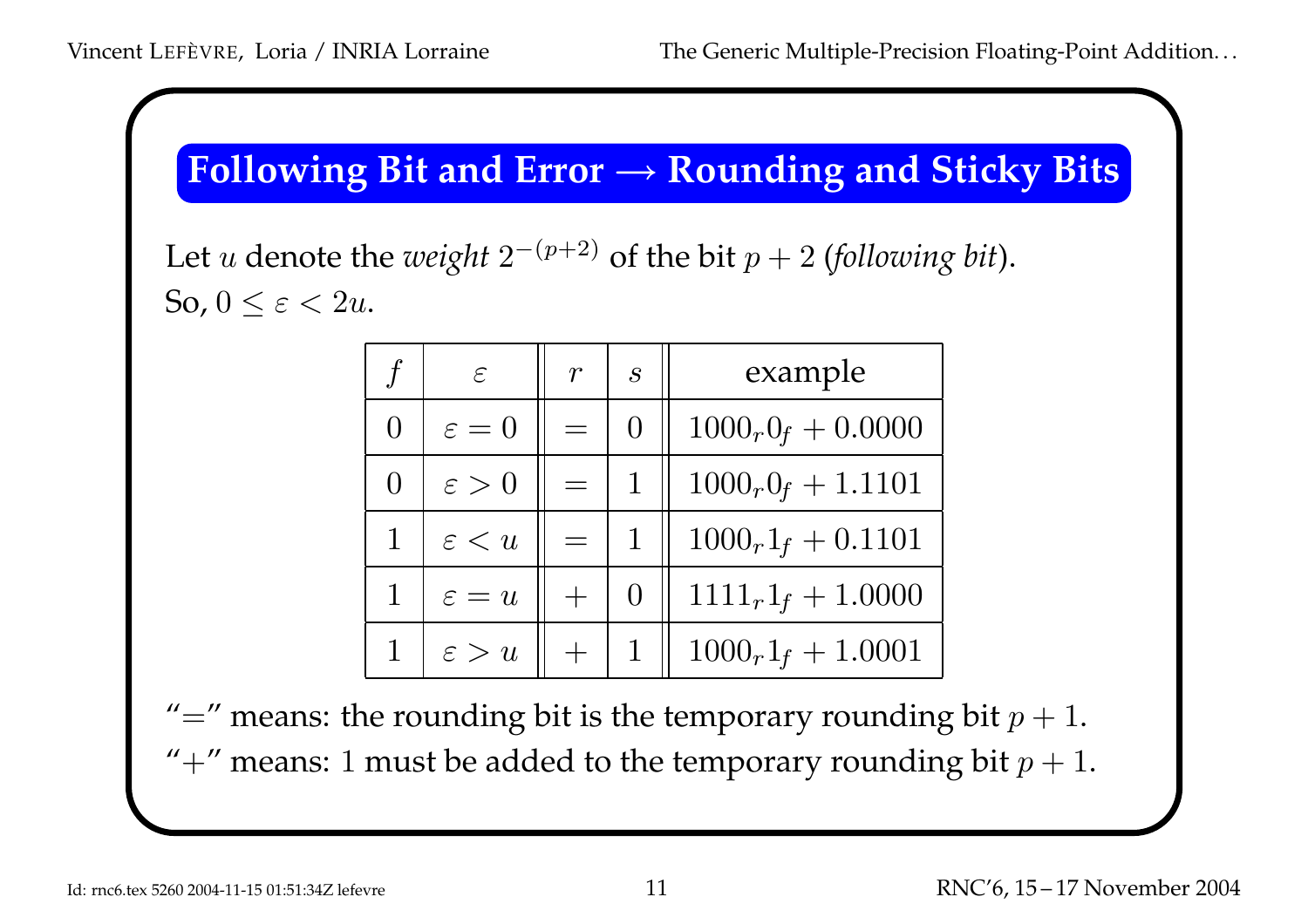| $r_t$          | $\int$         | $\epsilon$        | $\boldsymbol{r}$ | $\mathcal{S}$  | downwards | upwards | to the nearest |
|----------------|----------------|-------------------|------------------|----------------|-----------|---------|----------------|
| $\overline{0}$ | $\overline{0}$ | $\varepsilon=0$   | $\overline{0}$   | $\overline{0}$ | exact     | exact   | exact          |
| $\overline{0}$ | $\overline{0}$ | $\varepsilon > 0$ | $\overline{0}$   | $\mathbf 1$    |           | $+$     |                |
| $\overline{0}$ | $\mathbf{1}$   | $\varepsilon < u$ | $\overline{0}$   | $\mathbf{1}$   |           | $+$     |                |
| $\overline{0}$ | $\mathbf{1}$   | $\varepsilon = u$ | $\mathbf{1}$     | $\overline{0}$ |           | $+$     | $- / +$        |
| $\overline{0}$ | $\mathbf{1}$   | $\varepsilon > u$ | $\mathbf{1}$     | $\mathbf{1}$   |           | $+$     | $+$            |
| $\mathbf{1}$   | $\overline{0}$ | $\varepsilon = 0$ | $\mathbf{1}$     | $\overline{0}$ |           | $+$     | $- / +$        |
| $\mathbf{1}$   | $\overline{0}$ | $\varepsilon > 0$ | $\mathbf{1}$     | $\mathbf{1}$   |           | $+$     | $+$            |
| $\mathbf 1$    | $\mathbf{1}$   | $\varepsilon < u$ | $\mathbf 1$      | $\mathbf 1$    |           | $+$     | $+$            |
| $\mathbf{1}$   | $\mathbf{1}$   | $\varepsilon = u$ | $\overline{0}$   | $\overline{0}$ | exact     | exact   | exact          |
| $\mathbf{1}$   | $\mathbf{1}$   | $\varepsilon > u$ | $\overline{0}$   | 1              |           | $+$     |                |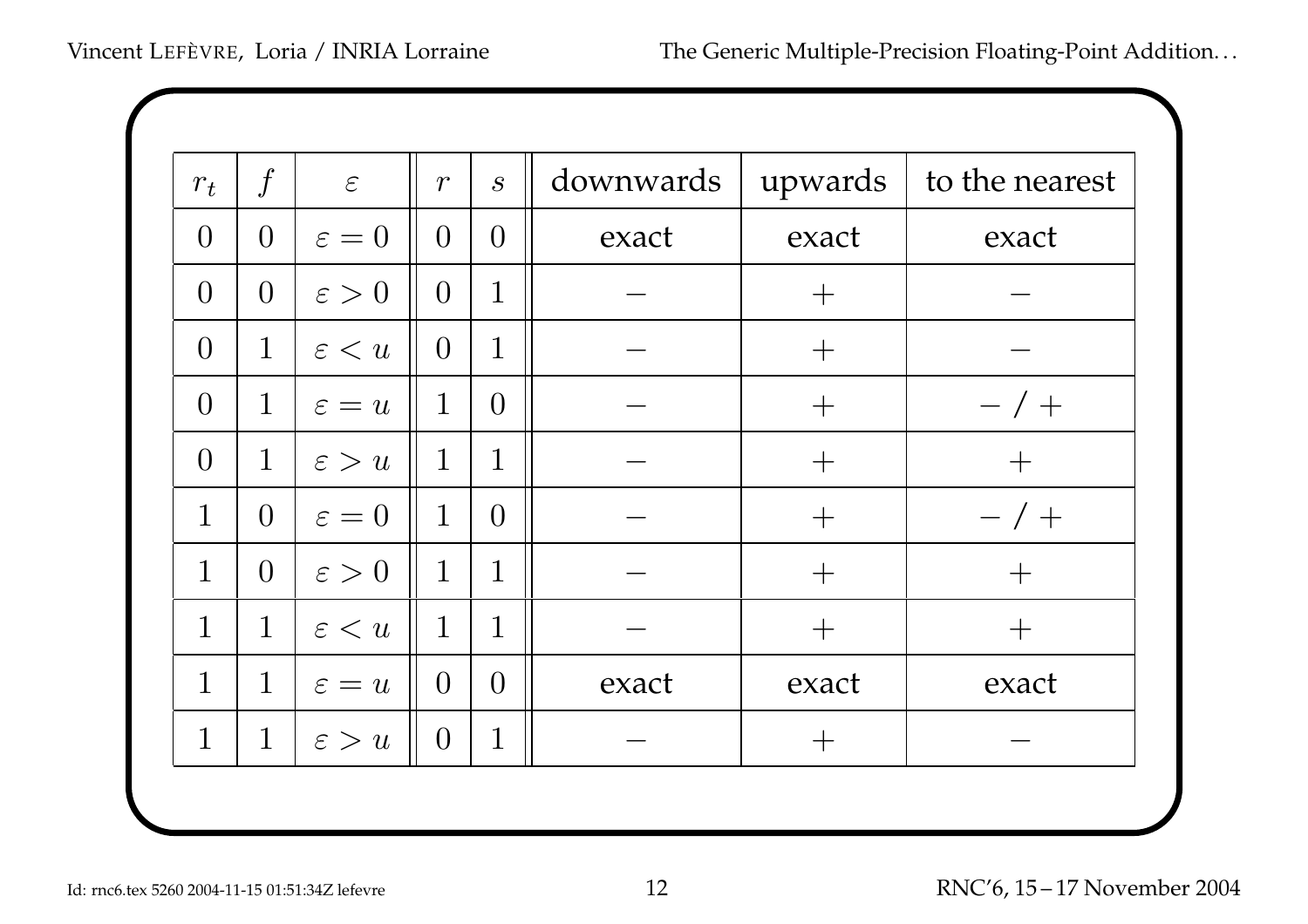#### Iteration Over the Remaining Bits

Assume one iterates over bits  $p+3$ ,  $p+4$ ,  $p+5\ldots$  (best solution?).

At each iteration, the mantissa of the temporary result has the form:  $0.1z_2z_3\ldots z_p rff f\ldots ff f$  with an error in the interval  $[0,2)$  ulp, and one iterates as long as the bits after the (temporary) rounding bit are identical.

- $f = 0$ : while  $x_i = y_{i-d} = 0$ .
- $f = 1$ : while  $x_i + y_{i-d} = 1$ . If  $x_i = y_{i-d} = 1$ , then point  $f = 0$ .

**Particular case:**  $y$  hasn't been read yet, i.e.  $d \geq p+2.$ If  $f=0$ , take into account the fact that  $y_1=1\text{: }s=1.$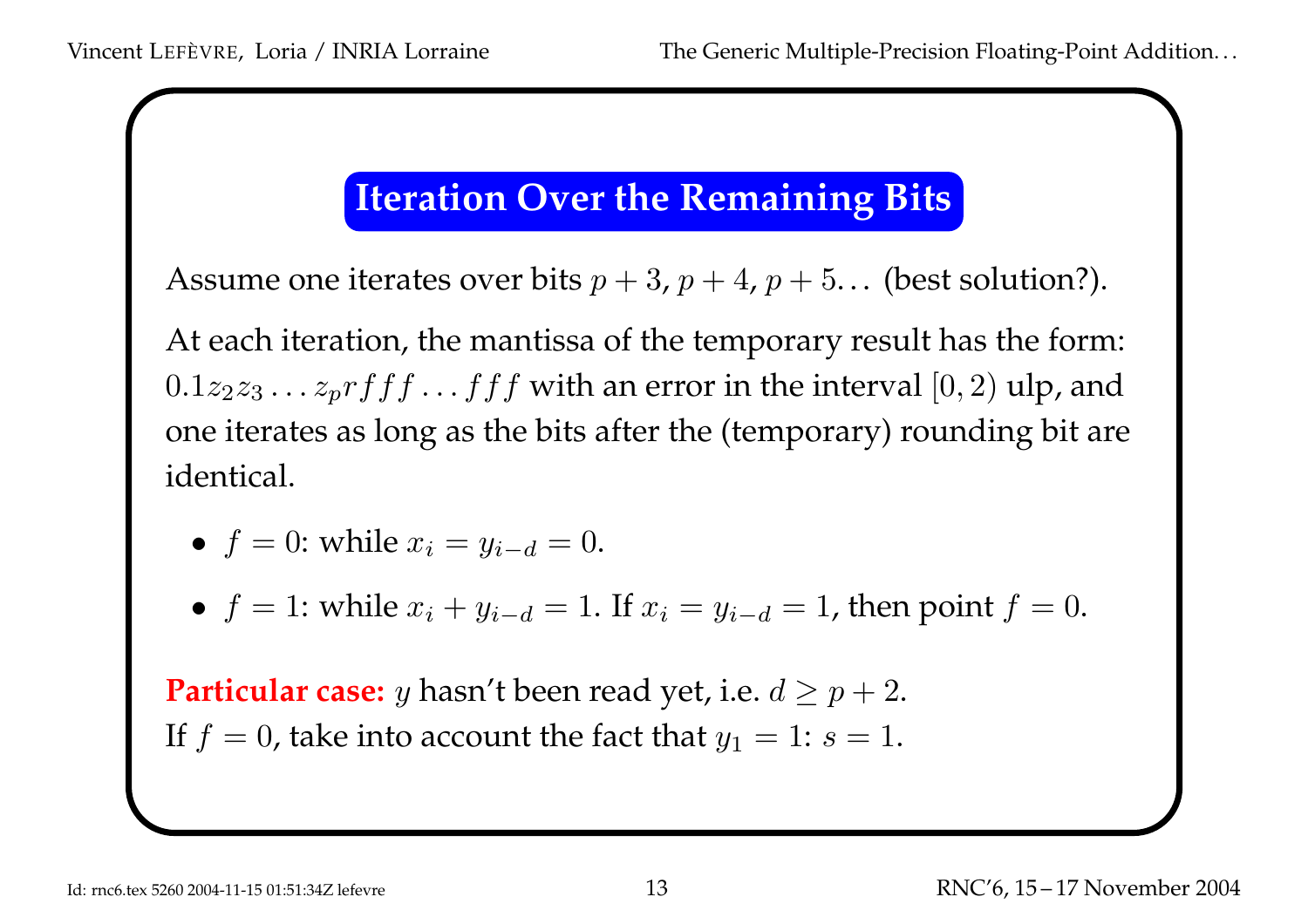## The Complexity

We assume that:

- the mantissa bits are 0 and <sup>1</sup> with equal probabilities,
- $\bullet$   $\ x$  and  $\ y$  are independent numbers.

Time complexity in  $\Omega(p)$  and in  $O(m + n + p)$ . Worst case in  $\Theta(m+n+p)$ . Average case in  $\Theta(p)$ .

In some cases: many possible orders to test the trailing bits.

Note: As the natural distribution of the real numbers is logarithmic, in <sup>a</sup> very theoretical point of view, it is better to start with the least significant bits for the  $0$  equality test (i.e. when  $f=0).$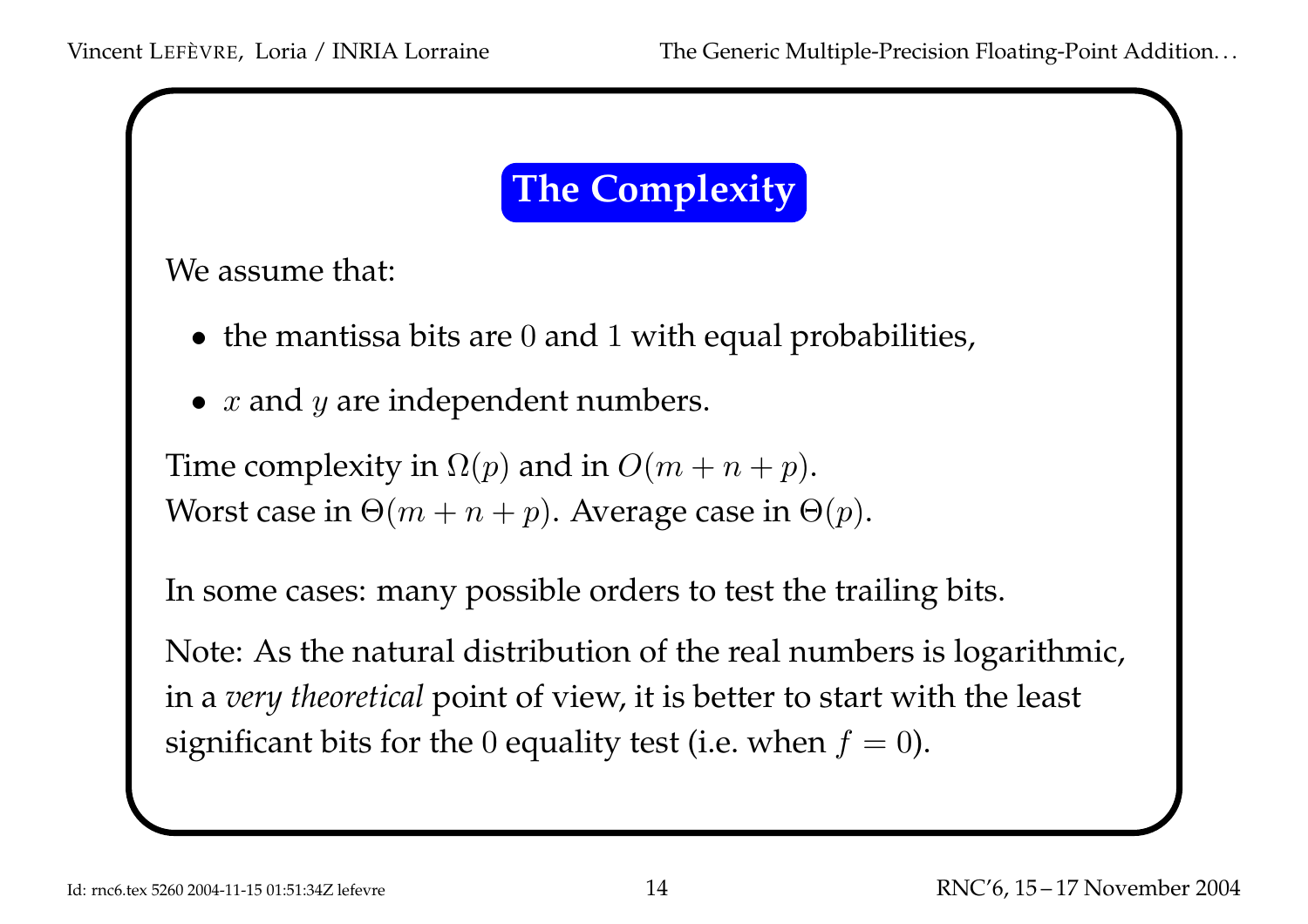## The MPFR Implementation

- Bits grouped into *limbs* (32-bit or 64-bit unsigned integer).
- Bit-based algorithm  $\rightarrow$  limb-based algorithm (not difficult, but more cases to deal with!).
- Bits  $p+1$  and  $p+2$  in variables rb and fb, determined on the fly, as soon as they are known (again, many cases. . . ).
- In addition to the  $p$  bits of the target, more bits may be taken into account for the main term (to fill the least significant limb).

Various cases in the main term computation; in particular: whether  $d$ is <sup>a</sup> multiple of the limb size. Very dependent on the GMP functions.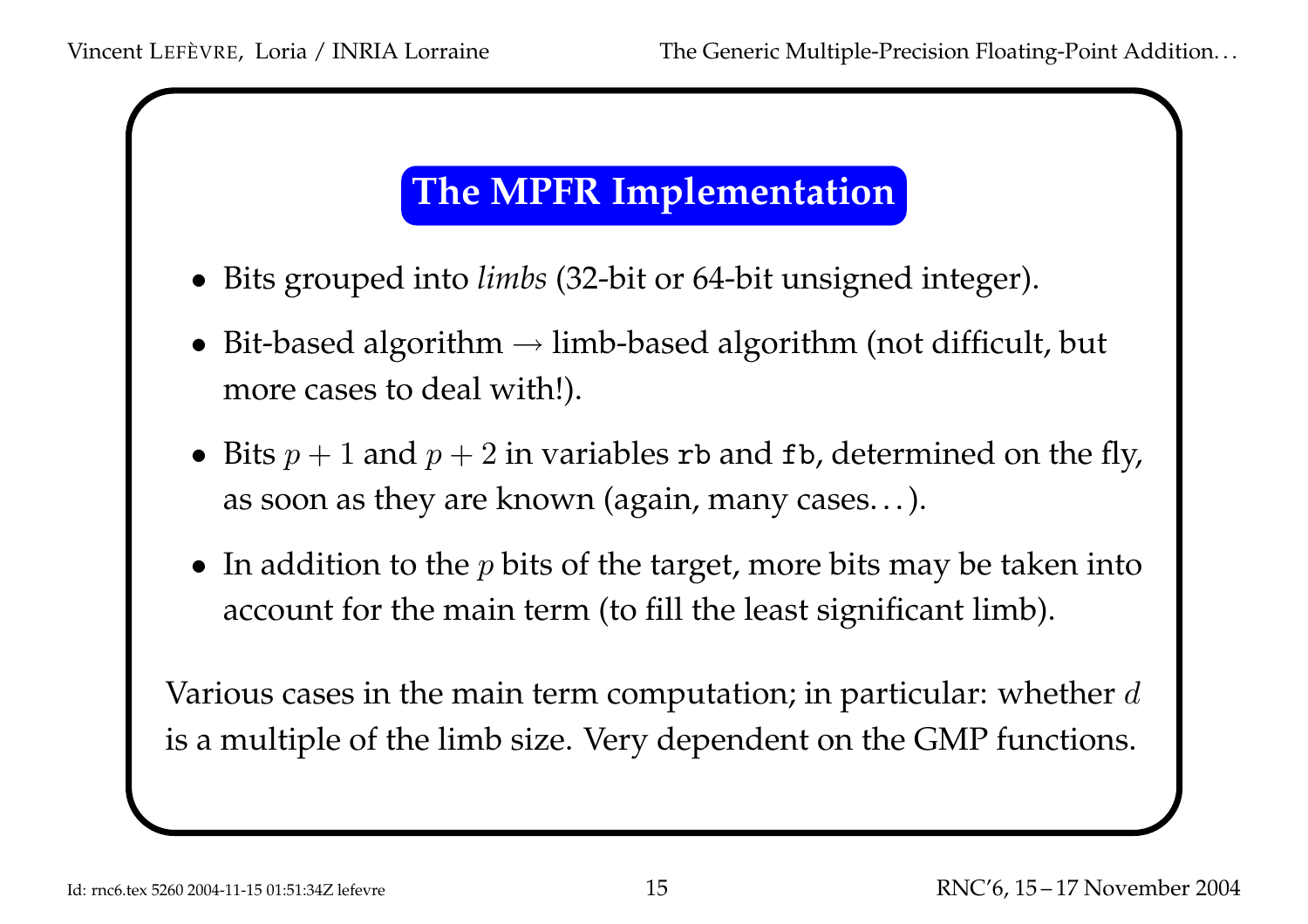Various cases for the error term:

- $x''$  has not entirely been read and  $y''$  has not been read yet.
- $x''$  and  $y''$  overlap.
- $x''$  has not entirely been read and  $y''$  has entirely been read.
- $x''$  has entirely been read and  $y''$  has not been read yet.
- $x''$  has entirely been read and  $y''$  has not entirely been read.
- $x''$  and  $y''$  have entirely been read.

In the overlapping case: two limbs are added. The loop ends as soon as the result is different from  $0$  for  $f = 0$  or the maximum limb value <code>MP\_LIMB\_T\_MAX</code> for  $f=1.$